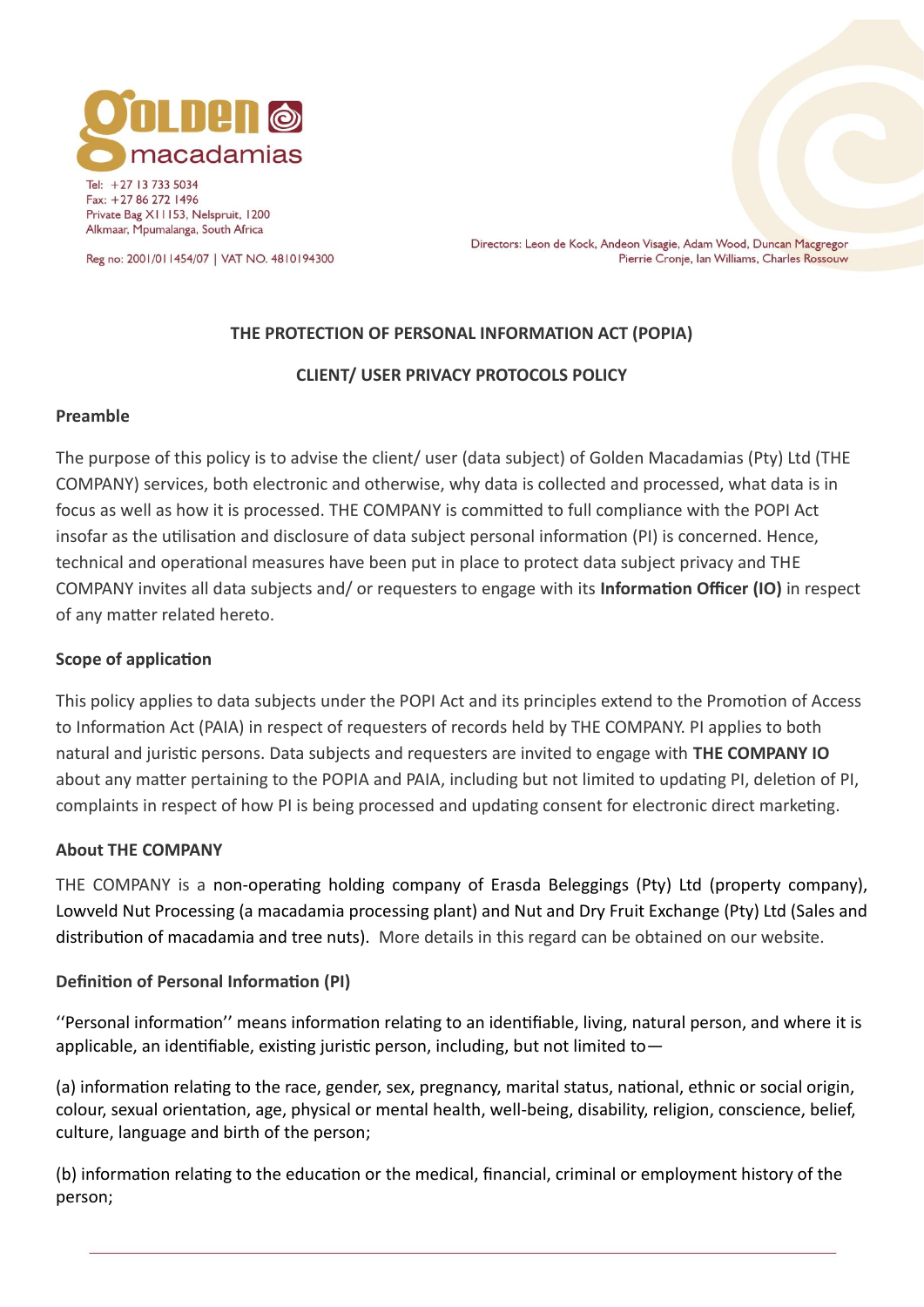

(c) any identifying number, symbol, e-mail address, physical address, telephone number, location information, online identifier or other particular assignment to the person;

(d) the biometric information of the person; (e) the personal opinions, views or preferences of the person;

(f) correspondence sent by the person that is implicitly or explicitly of a private or confidential nature or further correspondence that would reveal the contents of the original correspondence;

(g) the views or opinions of another individual about the person; and

(h) the name of the person if it appears with other personal information relating to the person or if the disclosure of the name itself would reveal information about the person;

# **Purpose of Collecting and Processing PI**

THE COMPANY processes PI for various purposes including for –

- Facilitating transactions with data subjects
- Collecting data for statistical purposes to improve its services
- Fulfilling its contractual obligations to its clients and client contacts
- Complying with the provisions of statute and regulations
- Attending to the legitimate interests of data subjects
- Identifying prospects for enhanced service delivery and business sustainability
- Tracking data subject activity on the website and its links as well as their transactions with THE COMPANY
- Confirm and verify data subject identity or to verify that they are authorised users for security purposes;
- Conduct market or customer satisfaction research
- Audit and record keeping purposes
- In connection with legal proceedings.

## **Lawful Basis**

In respect of the processing of PI as provided for above, THE COMPANY will adhere to the conditions for the lawful processing of PI, based on its desire to provide data subjects services in their best interests as well as a legitimate interest of THE COMPANY to achieve its business objectives.

## **Period of holding Personal Information**

THE COMPANY endeavours to provide the most accurate information possible to stakeholders, including data subjects. THE COMPANY seeks to verify the accuracy of its information as frequently as possible and to remove information that it learns to be inaccurate. Thus, THE COMPANY intends to process the information it has about data subjects for so long as it is accurate or until the data subject instructs THE COMPANY to refrain from processing it.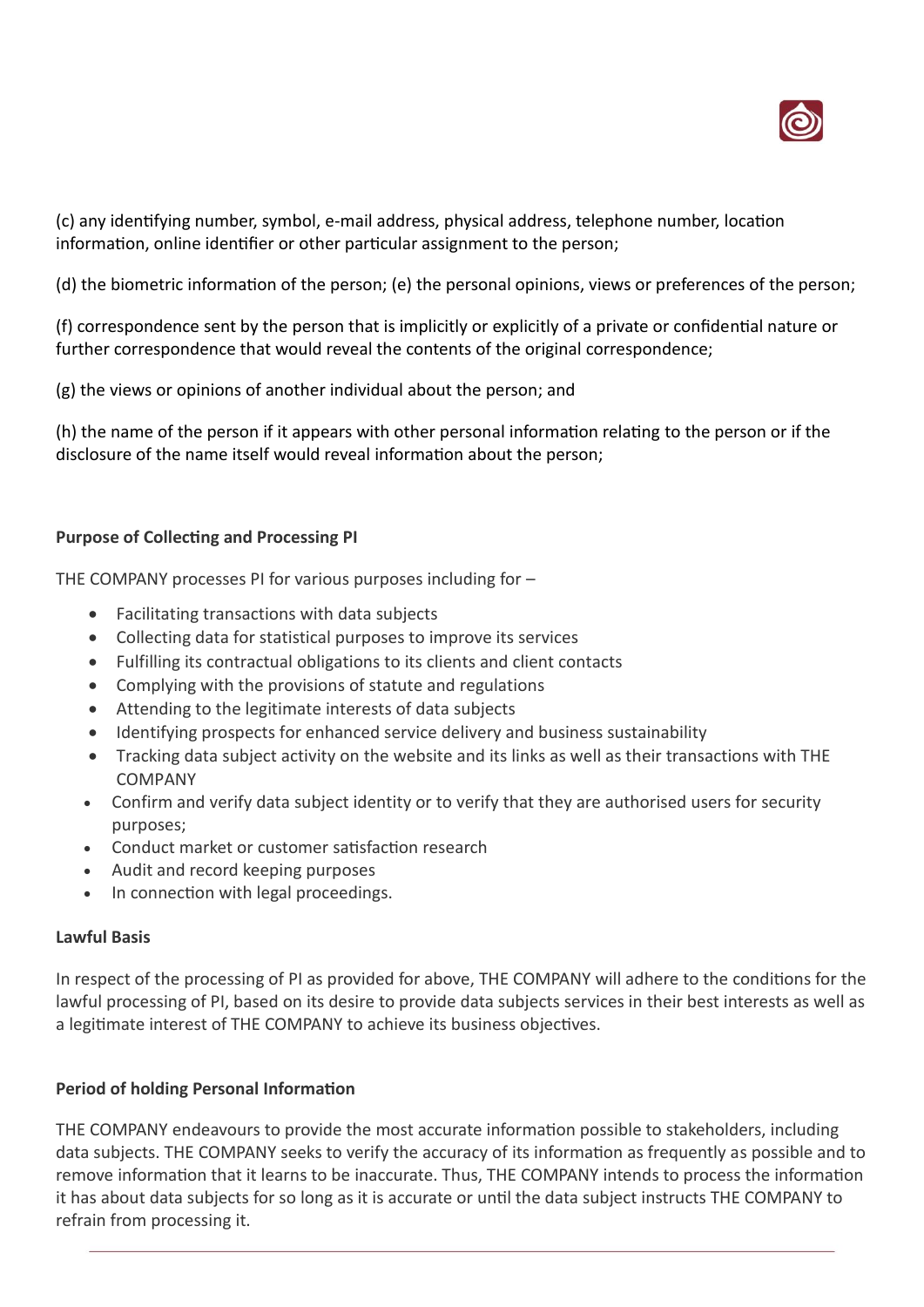

Notwithstanding the above, THE COMPANY shall hold PI for such period as may be required in terms of statutes such as the Companies Act and various labour laws.

#### **Data Subject Rights**

Data subjects have the right to request that THE COMPANY provide them with access to their PI, to rectify or correct their personal information, erase PI or restrict the processing of PI, including refraining from sharing it or otherwise providing it to any third parties. Data subjects also have the right to raise complaints with the Information Regulator. The afore-going rights may be subject to certain limitations pursuant to applicable law.

## **Sources of Personal Information (PI)**

THE COMPANY gathers PI from several sources, which include directly from data subjects, publicly available sources such as websites, social media, commercial transactions with THE COMPANY, referrals, prospects, partner agreements, training engagements and the like. Given that PI can be extracted and/ or obtained from several sources and consolidated into one systems of record, it may be difficult or impossible to identify the exact source of one particular piece of information.

## **Categories of Personal Information (PI) collected and processed**

THE COMPANY collects information about data subjects who may be clients, client contacts, prospective clients and prospective client contacts. It also collects information on its employees and suppliers as well as third parties that are part of its scope of operation.

In respect of clients, client contacts, prospective clients and prospective client contacts THE COMPANY profiles business organizations and the contacts who work for the said organisations and it may have some or all of the following categories of personal information on data subjects, historical or current:

- Name and surname
- Identity Number
- Equity, Gender & Disability status
- Contact details (email, mobile)
- Birth date
- Position held and responsibilities
- Areas of interest in respect of THE COMPANY offerings
- Record of services used
- Email correspondence and attachments
- Organisation details
- Office address
- Office contact details
- Organisation email Address
- Organisation and data subject Social media URL's